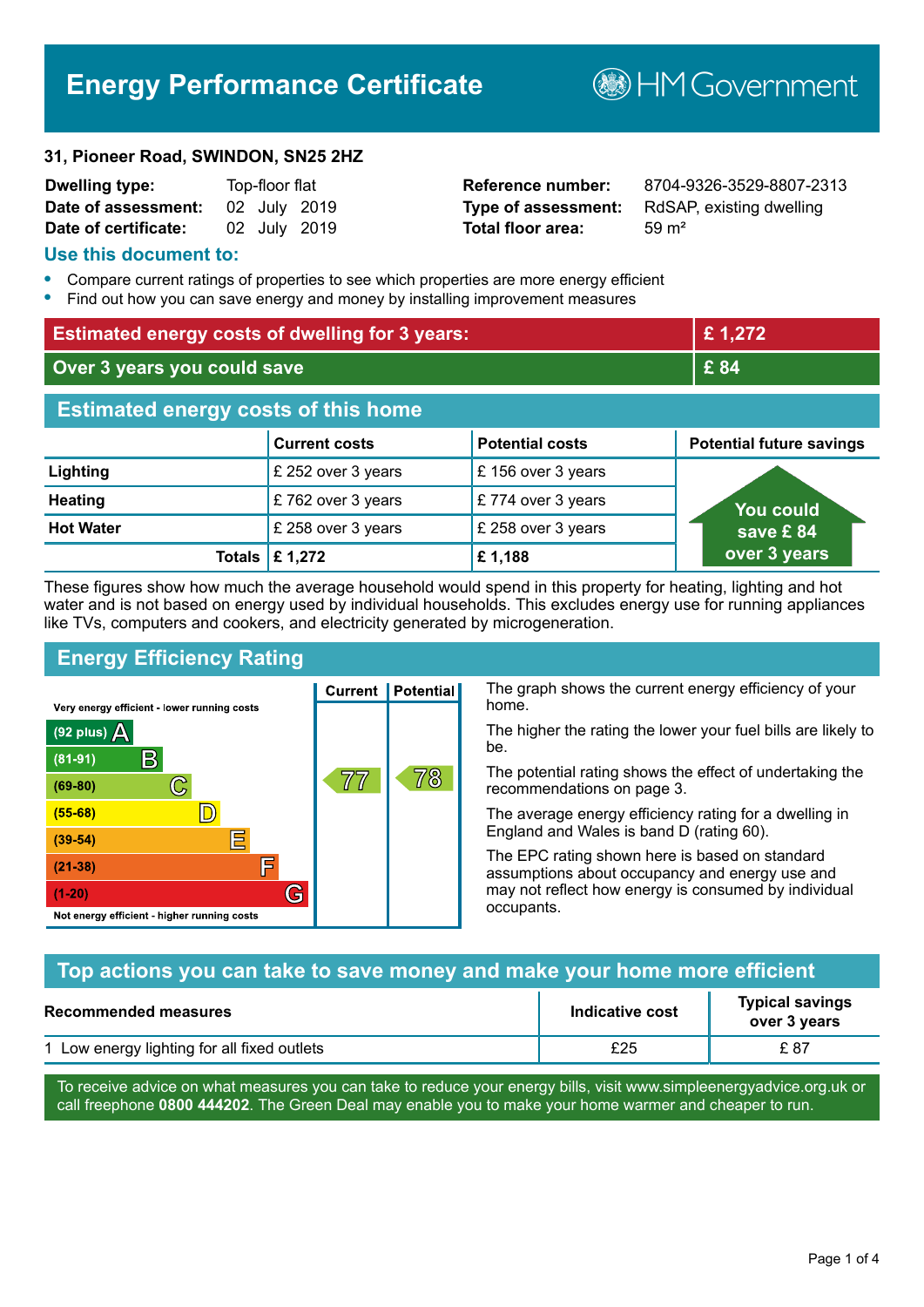#### 31, Pioneer Road, SWINDON, SN25 2HZ 02 July 2019 RRN: 8704-9326-3529-8807-2313

**Energy Performance Certificate**

#### **Summary of this home's energy performance related features**

| <b>Element</b>        | <b>Description</b>                          | <b>Energy Efficiency</b> |
|-----------------------|---------------------------------------------|--------------------------|
| Walls                 | Cavity wall, as built, insulated (assumed)  | ★★★★☆                    |
| Roof                  | Pitched, 250 mm loft insulation             | ★★★★☆                    |
| Floor                 | (another dwelling below)                    |                          |
| Windows               | Fully double glazed                         | ★★★☆☆                    |
| Main heating          | Boiler and radiators, mains gas             | ★★★★☆                    |
| Main heating controls | Programmer, room thermostat and TRVs        | ★★★★☆                    |
| Secondary heating     | None                                        |                          |
| Hot water             | From main system                            | ★★★★☆                    |
| Lighting              | Low energy lighting in 38% of fixed outlets | ★★★☆☆                    |

Current primary energy use per square metre of floor area: 152 kWh/m² per year

The assessment does not take into consideration the physical condition of any element. 'Assumed' means that the insulation could not be inspected and an assumption has been made in the methodology based on age and type of construction.

#### **Low and zero carbon energy sources**

Low and zero carbon energy sources are sources of energy that release either very little or no carbon dioxide into the atmosphere when they are used. Installing these sources may help reduce energy bills as well as cutting carbon. There are none provided for this home.

#### **Your home's heat demand**

For most homes, the vast majority of energy costs derive from heating the home. Where applicable, this table shows the energy that could be saved in this property by insulating the loft and walls, based on typical energy use (shown within brackets as it is a reduction in energy use).

| <b>Heat demand</b>           | <b>Existing dwelling</b> | Impact of loft<br>insulation | Impact of cavity<br>wall insulation | Impact of solid<br>wall insulation |
|------------------------------|--------------------------|------------------------------|-------------------------------------|------------------------------------|
| Space heating (kWh per year) | 3.133                    | N/A                          | N/A                                 | N/A                                |
| Water heating (kWh per year) | .839                     |                              |                                     |                                    |

You could receive Renewable Heat Incentive (RHI) payments and help reduce carbon emissions by replacing your existing heating system with one that generates renewable heat, subject to meeting minimum energy efficiency requirements. The estimated energy required for space and water heating will form the basis of the payments. For more information, search for the domestic RHI on the www.gov.uk website.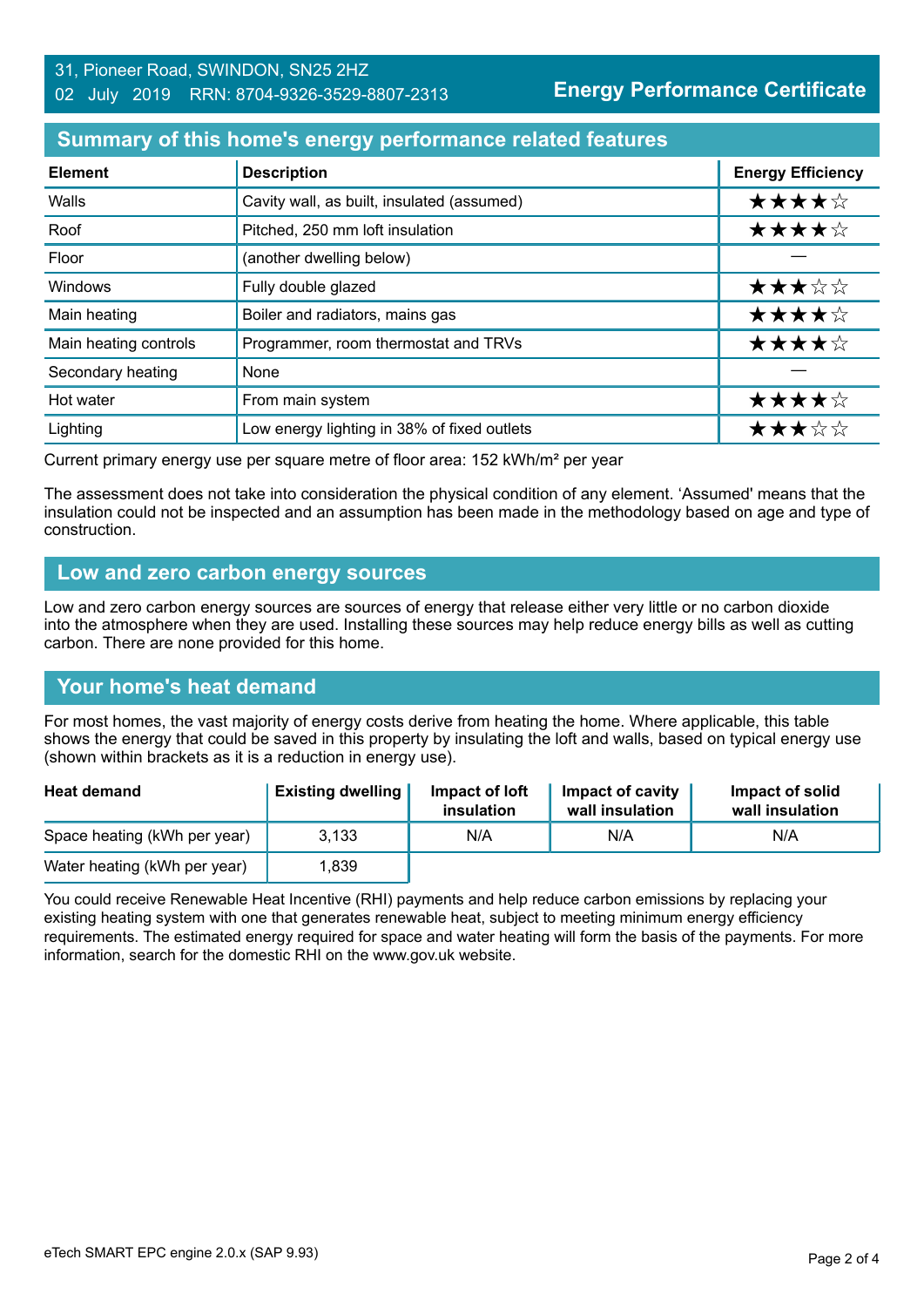#### 31, Pioneer Road, SWINDON, SN25 2HZ 02 July 2019 RRN: 8704-9326-3529-8807-2313

#### **Recommendations**

The measures below will improve the energy performance of your dwelling. The performance ratings after improvements listed below are cumulative; that is, they assume the improvements have been installed in the order that they appear in the table. To receive advice on what measures you can take to reduce your energy bills, visit www.simpleenergyadvice.org.uk or call freephone 0800 444202. Before installing measures, you should make sure you have secured the appropriate permissions, where necessary. Such permissions might include permission from your landlord (if you are a tenant) or approval under Building Regulations for certain types of work.

| Recommended measures                      | Indicative cost | <b>Typical savings</b><br>per year | <b>Rating after</b><br>improvement |
|-------------------------------------------|-----------------|------------------------------------|------------------------------------|
| Low energy lighting for all fixed outlets | £25             | £ 29                               | C78                                |

# **Financial Support and the Green Deal**

Green Deal Finance allows you to pay for some of the cost of your improvements in instalments under a Green Deal Plan (note that this is a credit agreement, but with instalments being added to the electricity bill for the property). The availability of a Green Deal Plan will depend upon your financial circumstances. There is a limit to how much Green Deal Finance can be used, which is determined by how much energy the improvements are estimated to **save** for a 'typical household'.

You may also be able to obtain support towards repairs or replacements of heating systems and/or basic insulation measures under the ECO scheme, provided that you are in receipt of qualifying benefits or tax credits. To learn more about this scheme and the rules about eligibility, visit www.simpleenergyadvice.org.uk or call freephone **0800 444202** for England and Wales.